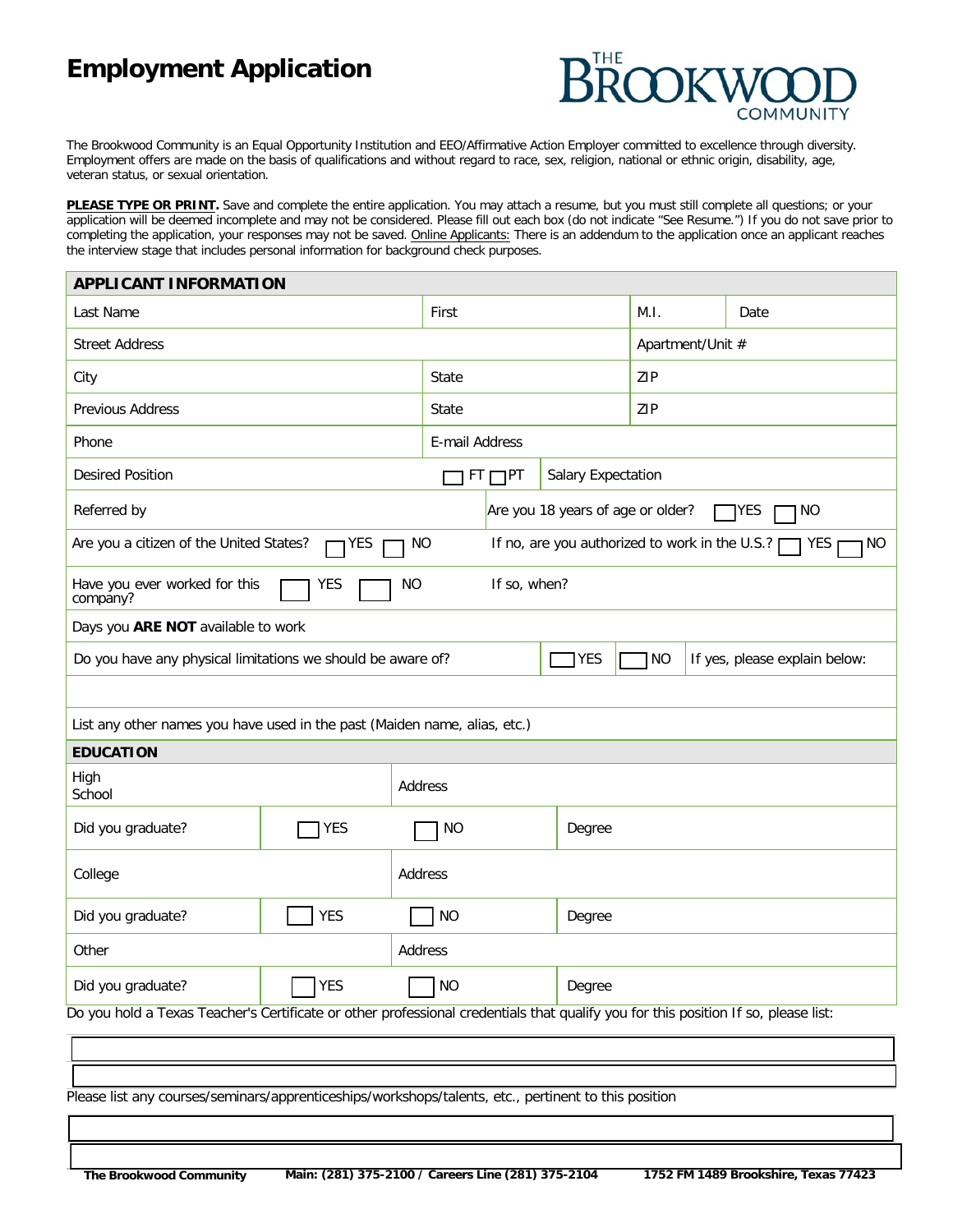| PREVIOUS EMPLOYMENT                                                                                                                                                          |    |                    |                           |           |                        |  |  |
|------------------------------------------------------------------------------------------------------------------------------------------------------------------------------|----|--------------------|---------------------------|-----------|------------------------|--|--|
| Company 1                                                                                                                                                                    |    |                    |                           | Phone     |                        |  |  |
| <b>Address</b>                                                                                                                                                               |    |                    |                           |           |                        |  |  |
| <b>Job Title</b>                                                                                                                                                             |    |                    | Starting<br>Salary        |           | Ending<br>Salary       |  |  |
| Responsibilities                                                                                                                                                             |    |                    |                           |           |                        |  |  |
|                                                                                                                                                                              |    |                    |                           |           |                        |  |  |
|                                                                                                                                                                              |    |                    |                           |           |                        |  |  |
| From                                                                                                                                                                         | To | Reason for Leaving |                           |           |                        |  |  |
| May we contact your previous supervisor for a<br>reference?                                                                                                                  |    |                    | <b>YES</b>                | <b>NO</b> | <b>Supervisor Name</b> |  |  |
| Company 2                                                                                                                                                                    |    |                    |                           | Phone     |                        |  |  |
| <b>Address</b>                                                                                                                                                               |    |                    |                           |           |                        |  |  |
| <b>Job Title</b>                                                                                                                                                             |    |                    | Starting<br>Salary        |           | Ending<br>Salary       |  |  |
| Responsibilities                                                                                                                                                             |    |                    |                           |           |                        |  |  |
|                                                                                                                                                                              |    |                    |                           |           |                        |  |  |
|                                                                                                                                                                              |    |                    |                           |           |                        |  |  |
| From                                                                                                                                                                         | To | Reason for Leaving |                           |           |                        |  |  |
| May we contact your previous supervisor for a<br>reference?                                                                                                                  |    |                    | <b>YES</b>                | 1 N O     | <b>Supervisor Name</b> |  |  |
| Company 3                                                                                                                                                                    |    |                    |                           | Phone     |                        |  |  |
| <b>Address</b>                                                                                                                                                               |    |                    |                           |           |                        |  |  |
| <b>Job Title</b>                                                                                                                                                             |    |                    | <b>Starting</b><br>Salary |           | Ending<br>Salary       |  |  |
| <b>Responsibilities</b>                                                                                                                                                      |    |                    |                           |           |                        |  |  |
|                                                                                                                                                                              |    |                    |                           |           |                        |  |  |
|                                                                                                                                                                              |    |                    |                           |           |                        |  |  |
| From                                                                                                                                                                         | To | Reason for Leaving |                           |           |                        |  |  |
| May we contact your previous supervisor for a<br><b>Supervisor Name</b><br>YES<br><b>NO</b><br>reference?                                                                    |    |                    |                           |           |                        |  |  |
| <b>ADDITIONAL QUESTIONS</b>                                                                                                                                                  |    |                    |                           |           |                        |  |  |
| Expand on any experience you have had with adults or children with functional disabilities. What type of setting classroom,<br>clinic, sheltered workshop, caseworker, etc.? |    |                    |                           |           |                        |  |  |
|                                                                                                                                                                              |    |                    |                           |           |                        |  |  |
|                                                                                                                                                                              |    |                    |                           |           |                        |  |  |
| What is your interest in this group of people?                                                                                                                               |    |                    |                           |           |                        |  |  |
|                                                                                                                                                                              |    |                    |                           |           |                        |  |  |
|                                                                                                                                                                              |    |                    |                           |           |                        |  |  |
| In addition to your formal education, do you possess any skills, talents, etc. that might be beneficial to this position?                                                    |    |                    |                           |           |                        |  |  |
|                                                                                                                                                                              |    |                    |                           |           |                        |  |  |
|                                                                                                                                                                              |    |                    |                           |           |                        |  |  |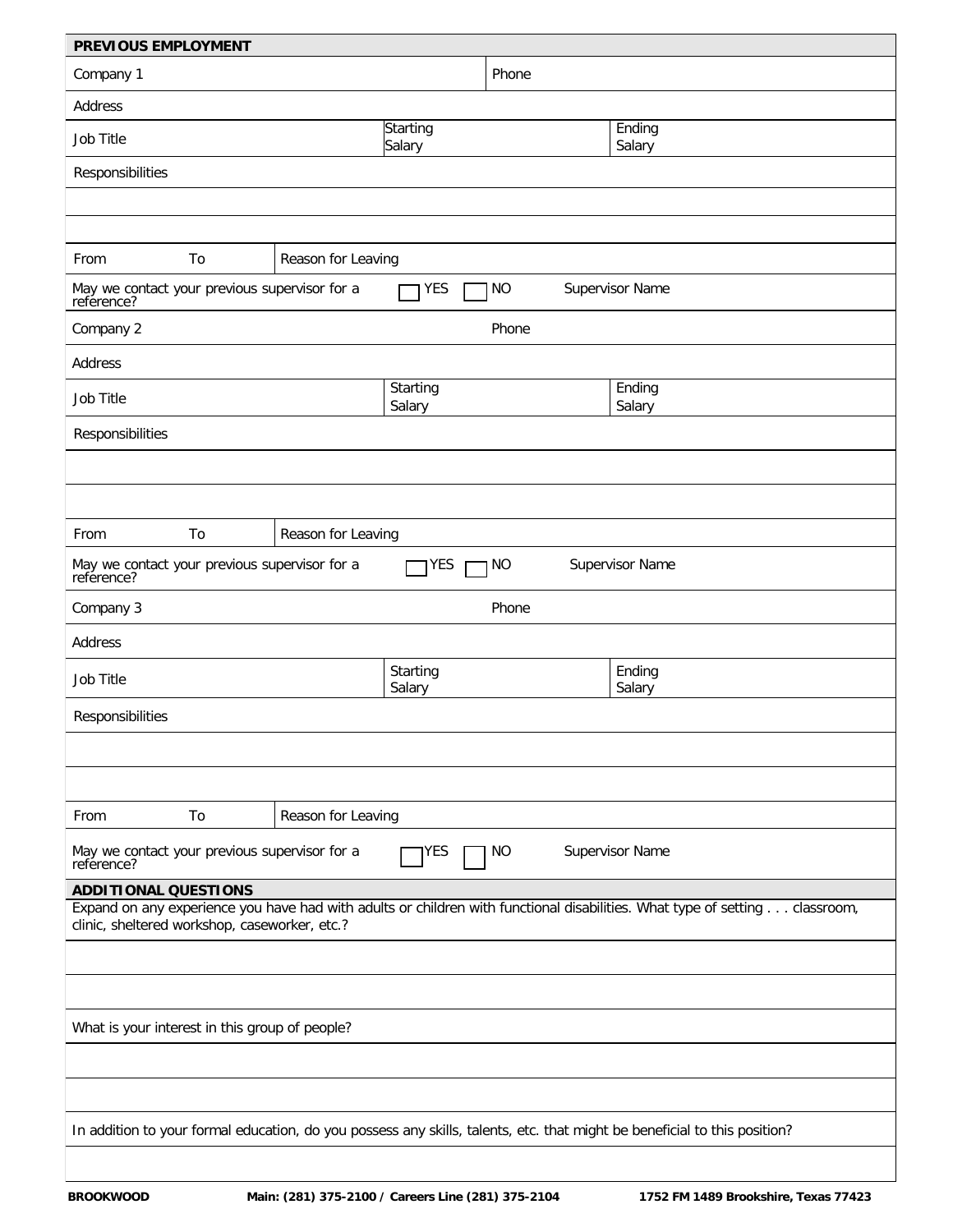| REFERENCES - PLEASE LIST AT LEAST THREE PROFESSIONAL REFERENCES |              |  |  |  |  |
|-----------------------------------------------------------------|--------------|--|--|--|--|
| Name                                                            | Relationship |  |  |  |  |
| Company                                                         | Phone        |  |  |  |  |
| <b>Address</b>                                                  | Email        |  |  |  |  |
| Name                                                            | Relationship |  |  |  |  |
| Company                                                         | Phone        |  |  |  |  |
| <b>Address</b>                                                  | Email        |  |  |  |  |
| Name                                                            | Relationship |  |  |  |  |
| Company                                                         | Phone        |  |  |  |  |
| <b>Address</b>                                                  | Email        |  |  |  |  |
| Name                                                            | Relationship |  |  |  |  |
| Company                                                         | Phone        |  |  |  |  |
| <b>Address</b>                                                  | Email        |  |  |  |  |

### **BACKGROUND INQUIRY**

Due to the nature of the disabilities of the citizens of The Brookwood Community, it is our policy to provide a safe and secure environment by ensuring the integrity and honesty of our employees. For this reason we ask that you complete the questions below.

| Have you been convicted under the<br><b>Texas Controlled Substances Act?</b>                   | <b>IYES</b> | NO. | If so, when? |
|------------------------------------------------------------------------------------------------|-------------|-----|--------------|
| Have you ever been convicted of a<br>criminal offense other than a minor<br>traffic violation? | YES         | NO. | If so, when? |
| Please Explain                                                                                 |             |     |              |

#### **DISCLAIMER AND SIGNATURE**

PLEASE READ CAREFULLY AND SIGN THAT YOU UNDERSTAND AND ACCEPT THIS INFORMATION.

I certify that the information on this application and its supporting documents is accurate and complete. I understand and agree that failure to fully complete the form, or misrepresentation or omission of facts, represents grounds for elimination from consideration for employment, or termination after employment if discovered at a later date. I authorize Brookwood Community to investigate, without liability, all statements contained in this application and supporting materials. I authorize references and former employers, without liability, to make full response to any inquiries in connection with this application for employment. If requested, I agree to submit to a physical exam, criminal and credit background investigation, and/or screening for illegal substances upon conditional offer of employment. I understand that this document is NOT an offer of employment, and that an offer of employment, if tendered, does NOT constitute a contract for continued guaranteed employment. I understand that staff employees of Brookwood Community serve at-will, and the employment relationship may be terminated at any time by either party, for any or no reason, other than a reason prohibited by law.

| Signature  <br>◡<br>. |  | Date<br>. |  |
|-----------------------|--|-----------|--|
|-----------------------|--|-----------|--|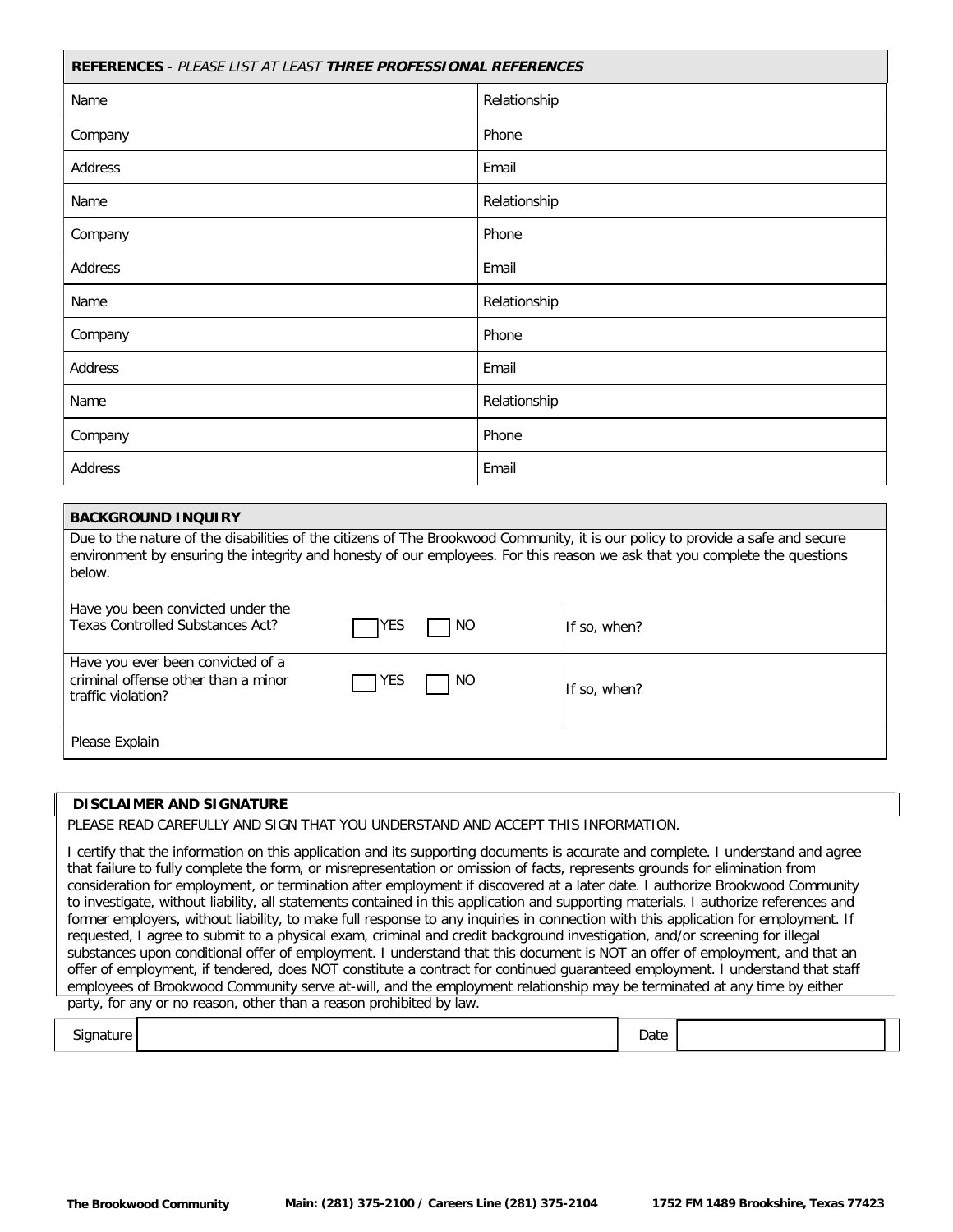### **ADDENDUM TO APPLICATION CONFIDENTIAL**

### A. Pre-Employment Drug Screen Consent Form

The Brookwood Community wants to be an integral part of a drug free society by maintaining a drug free workplace. Therefore, we ask that you read and sign the following

I understand the Brookwood Community is a drug free workplace and I hereby voluntarily consent for a urine or hair sample to be collected from me and submitted for a drug screening test. Further, I consent to the release of the test results to Human Resources Department for their confidential review and use in determining my suitability for employment with Brookwood. I understand that any positive test results may preclude my employment.

Signature

Date